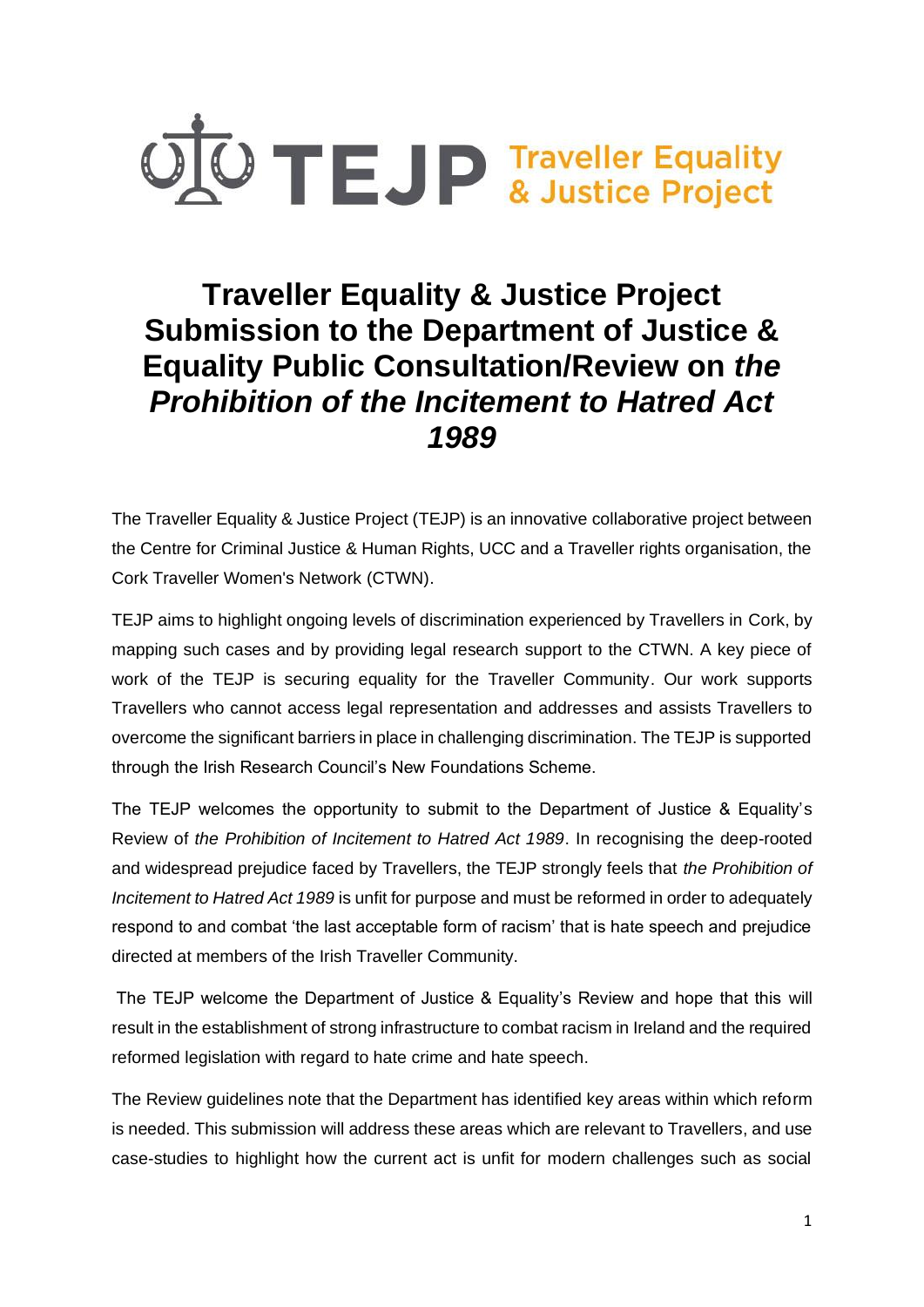media and broadcasting where this includes racism or hate speech directed at members of the Traveller Community. This submission will then make a number of recommendations intended to address the unsuitability of the Act with the aim of improving its applicability.

In relation to the recommendations made, the TEJP is conscious of the importance of free expression both under the Irish Constitution and the European Convention on Human Rights but notes the right to free speech is not absolute and must be balanced against other rights and interests.

## **1. The 'Last Acceptable Form of Racism:' Hate Speech and Prejudice against Travellers:**

The TEJP welcomes the long overdue recognition by the Irish State of Traveller Ethnicity in March 2017. However, despite this recognition, Travellers continue to experience widespread and systemic discrimination, racism and hate speech on a daily basis as one of Ireland's heavily marginalised and disadvantaged groups.<sup>1</sup> Travellers as an ethnic minority continue to experience significant racism and discrimination by public and private actors with little specific State action intended to address such racism.<sup>2</sup>

Surveys of public attitudes to Travellers consistently reveal negative attitudes. Thus a 2000 survey found that "*36% of Irish people would avoid Travellers; 97% would not accept Travellers as members of their family; 80% would not accept a Traveller as a friend; and 44% would not want Travellers to be members of their community." <sup>3</sup>* While a more recent survey found that 60.04% would not welcome a member of the Travelling Community into the family through kinship, and 79.4% would be reluctant to buy a house next door to a Traveller.<sup>4</sup>

The Economic and Social Research Institute has also previously recognised this, noting that "… the circumstances of the Irish Travelling people are intolerable. No humane and decent society, once made aware of such circumstances, could permit them to persist". The ESRI further recognised that Irish Travellers are "... a uniquely disadvantaged group: impoverished, undereducated. often despised and ostracised. they live on the margins of Irish society".<sup>5</sup> Although this report was written in 1986, little has improved in relation to the community,

<sup>&</sup>lt;sup>1</sup> Irish Human Rights and Equality Commission, *Ireland and the Convention on the Elimination of Racial Discrimination* (Dublin: 2019, IHREC)

<sup>2</sup> [https://www.ihrec.ie/app/uploads/2017/11/Who-experiences-discrimination-in-Ireland-Report.pdf at p. 1.](https://www.ihrec.ie/app/uploads/2017/11/Who-experiences-discrimination-in-Ireland-Report.pdf%20at%20p.%201); All Ireland Traveller Health Study, Summary of Findings, September 2010, available at [https://www.ucd.ie/t4cms/AITHS\\_SUMMARY.pdf](https://www.ucd.ie/t4cms/AITHS_SUMMARY.pdf)

<sup>3</sup> Citizen Traveller Campaign in 2000.

<sup>4</sup> <https://www.kandle.ie/mac-greil-travellers-report/>

<sup>5</sup> Economic and Social Research Institute, *The Population Structure and Living Circumstances of Irish Travellers: Results from the 1981 Census of Traveller Families,* Paper no. 131 (Dublin: ESRI,1986).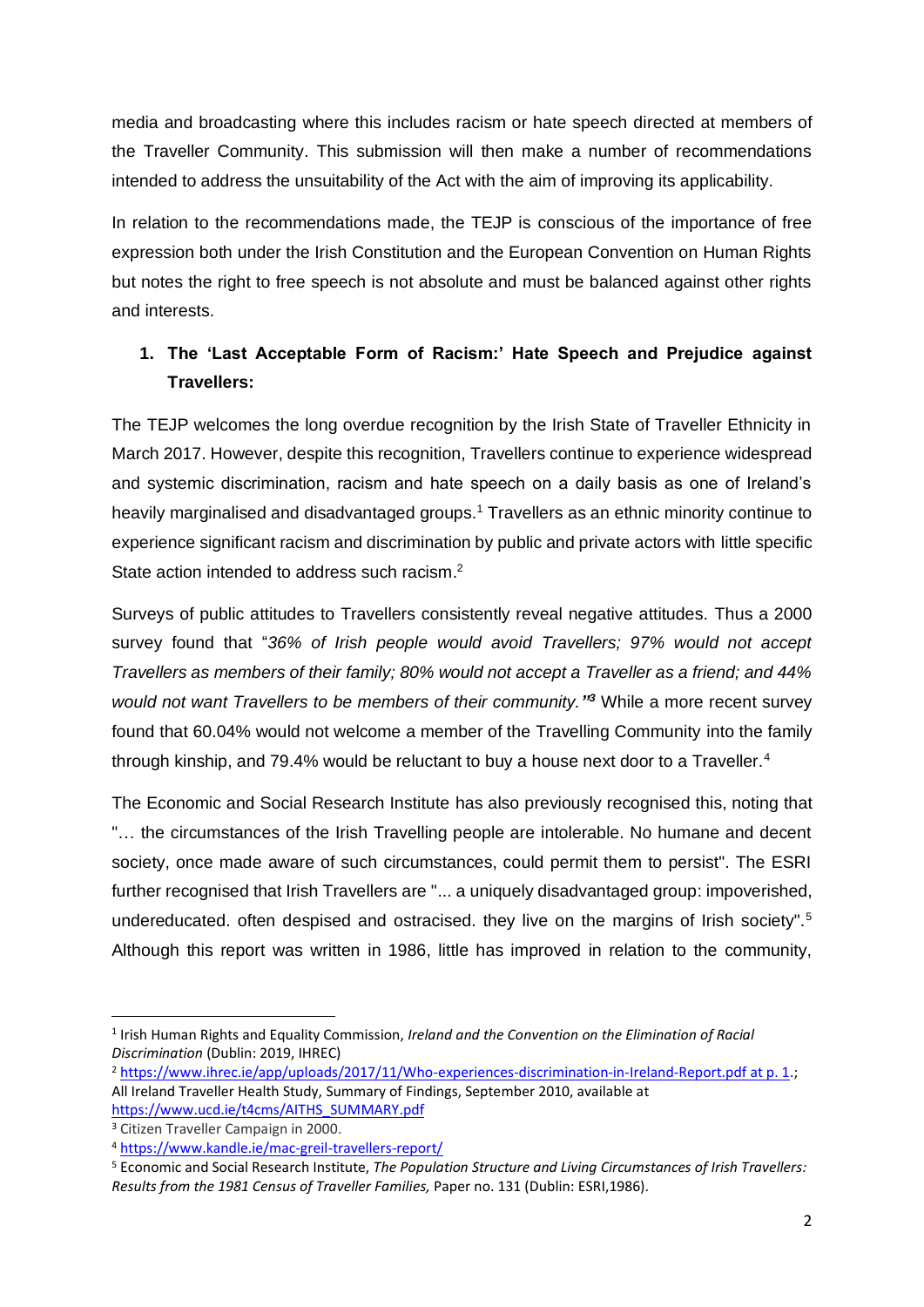despite the recognition of ethnicity. Indeed, denial of Traveller ethnicity remains common, at all levels <sup>6</sup>

Travellers often refer to such experiences of racism as commonplace and 'just the way it is',<sup>7</sup> finding that such racist comments are ingrained and societally accepted. Speaking to this, Dr Sindy Joyce recognised the extent and impact on this for her community who are seen as 'deserving' or that such racism is warranted and therefore acceptable:

"A lot of people believe that the racism that we experience and the hate that we experience is actually not racism or hate at all, that it actually somehow comes down to ourselves, that it's our own fault. So it becomes victim-blaming, and I suppose it's constant, into a cycle, a never-ending cycle."<sup>8</sup>

The TEJP recognises the damage which this 'victim blaming cycle' has created – many Travellers chose not to identify as Travellers, instead hiding their identity for fear of persecution. Unfortunately, this need for Travellers to hide their identity is a result of longstanding policies and historical State attempts to assimilate Travellers into the settled community or to 'fix' Travellers. The 1963 *Commission on Itinerancy<sup>9</sup>* resulted in policies of assimilation for Travellers and created policies aimed at acclimatising Travellers away from their own unique culture and heritage into a more settled way of life as "there can be no final solution to the problem created by itinerants until they are absorbed into the general community".<sup>10</sup>

This approach to eradicating Traveller culture as 'less than' and treating their unique historical and cultural background as something to be eradicated permeated all aspects of State policy. For example, educational policy was adapted in light of the Commission's report in 1963 with children being taught in segregated classrooms and showered and 'deloused' before entering the school. Some recall that this was often done in front of settled children, and that they felt humiliated, ashamed and like there were dogs. More worrying is that many of those implementing such policies did not see how this was problematic:

"The principal proudly described the "hygiene" element of the programme, which involved showering and delousing the children before

<sup>&</sup>lt;sup>6</sup> K. Doyle, "Presidential Candidate Peter Casey sparks outrage with his 'racist' remarks on Travellers", 17 October 2018, Independent.ie

<sup>7</sup> https://travellermovement.org.uk/archived-resources?download=9:jun-2015-gypsies-travellers-communityinequality-and-discrimination

<sup>8</sup> C. Gallagher, 'Public asked for views on proposed 'hate crime' laws' 24th October 2019 [https://www.irishtimes.com/news/crime-and-law/public-asked-for-views-on-proposed-hate-crime-laws-](https://www.irishtimes.com/news/crime-and-law/public-asked-for-views-on-proposed-hate-crime-laws-1.4061810)[1.4061810](https://www.irishtimes.com/news/crime-and-law/public-asked-for-views-on-proposed-hate-crime-laws-1.4061810)

<sup>9</sup> Commission on Itinerancy, *Report of the Commission on Itinerancy*, (Dublin: 1963, The Stationery Office). For background see Irish Traveller Movement, *Review of the Commission on Itinerancy Report,*  <https://itmtrav.ie/wp-content/uploads/2017/02/ITM-Review-of-the-1963-Commission-on-Itinerancy.pdf>  $10$  Ibid at 111.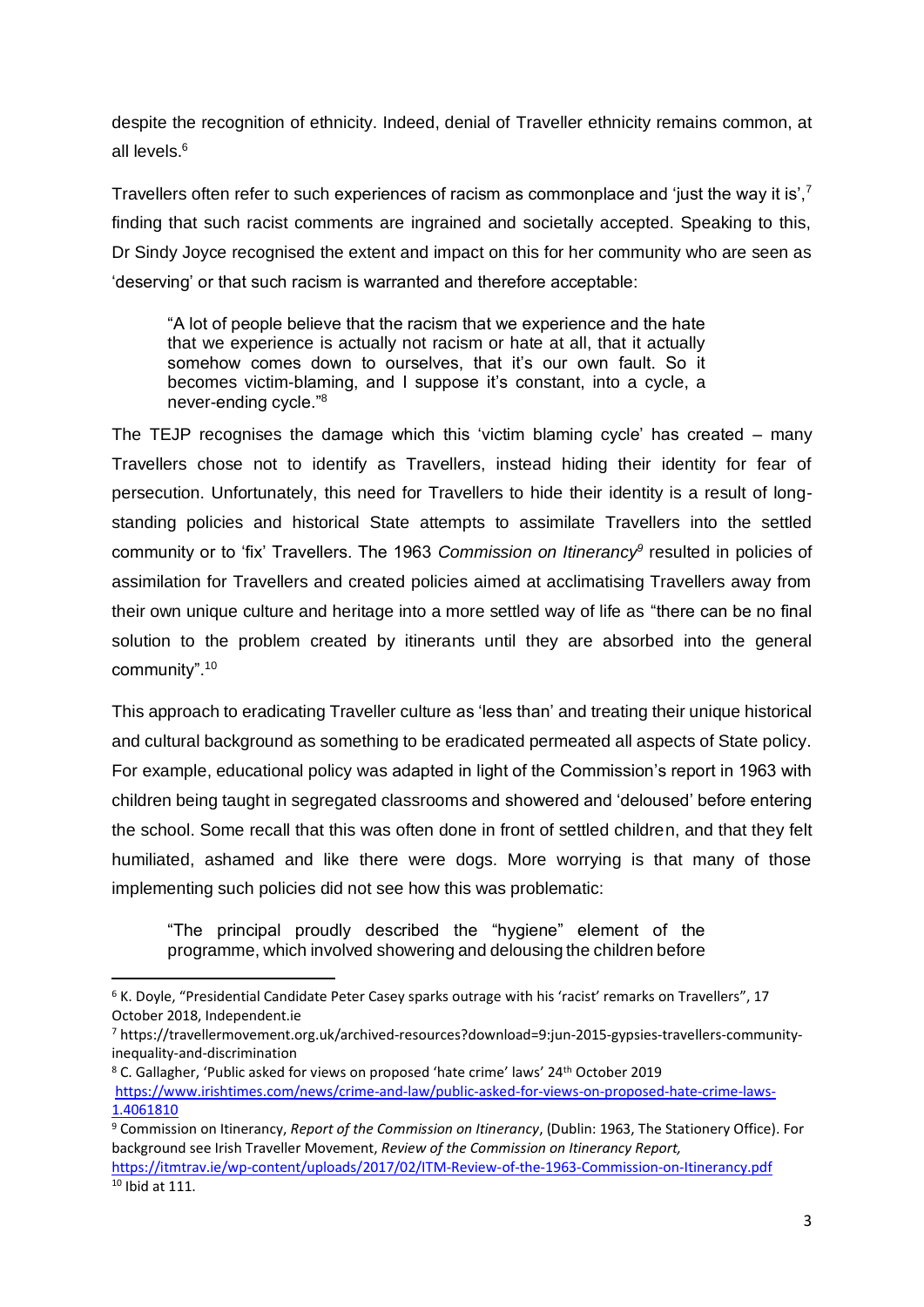allowing them into segregated classrooms. When I suggested that providing washing facilities to Traveller families and educating the children together would be less discriminatory, I was told I did not understand the itinerant problem."<sup>11</sup>

While State policy has shifted away from the harsh policies of assimilation, unfortunately much of the segregation that occurred during this period has made its mark and despite focused policies such as the National Traveller & Roma Exclusion Strategy, Travellers continue to be treated like second-rate citizens and persistent discrimination and racism continue in Ireland. Racism and discrimination are unfortunately lifelong everyday experiences for Travellers in Ireland. Any review of *the Prohibition of the Incitement to Hatred Act 1989* must be framed as part of Ireland's commitment to protect its citizens against racism and discrimination.

As a result of the deeply rooted discrimination which Travellers face, they are recognised as one of the named groups under *the Equal Status Acts* providing them with a legal recourse where they experience discrimination in goods and services access. However, the legal framework generally in relation to discrimination and racism is extremely limited in supporting Travellers in accessing justice. TEJP stress the inadequacy of the *Prohibition of Incitement to Hatred Act 1989* and highlight that the Act's ineffectiveness is compounded and demonstrated by the small number of convictions have been secured under the Act. When the Act was last reviewed, it was noted that during the first 27 years of operation only 10 cases had resulted in a conviction.<sup>12</sup> The Law Reform Commission, in its report on "Harmful communications and digital safety" noted this directly:

the 1989 Act has been subject to significant criticism for its perceived inefficacy, illustrated by the limited number of prosecutions that have been taken under it.<sup>13</sup>

## **1. Reform of the Act to adequately respond to Social media:**

The way in which we access and process information is changing; the increased role of social media and online news and media sources created new challenges in combating hate speech and hate crimes. A strong legislative basis for challenging sources and news outlets that give voice to racist views and content must be implemented without delay.

<sup>&</sup>lt;sup>11</sup> J. Jones, 'Second Opinion: Ethnic status for Travellers – what's stopping us?' [https://www.irishtimes.com/life-and-style/health-family/second-opinion-ethnic-status-for-travellers-what-s](https://www.irishtimes.com/life-and-style/health-family/second-opinion-ethnic-status-for-travellers-what-s-stopping-us-1.1776460)[stopping-us-1.1776460](https://www.irishtimes.com/life-and-style/health-family/second-opinion-ethnic-status-for-travellers-what-s-stopping-us-1.1776460) 29th April 2014.

<sup>&</sup>lt;sup>12</sup> C. O'Keeffe, "Law to be reviewed regarding hate crime", 17 December 2016, Irish Examiner. https://www.irishexaminer.com/ireland/law-to-be-reviewed-regarding-hate-crime-435659.html <sup>13</sup> Law Reform Commission, Report on harmful communications and digital safety LRC 116-2016 (Dublin: 2016, LRC) at p.9.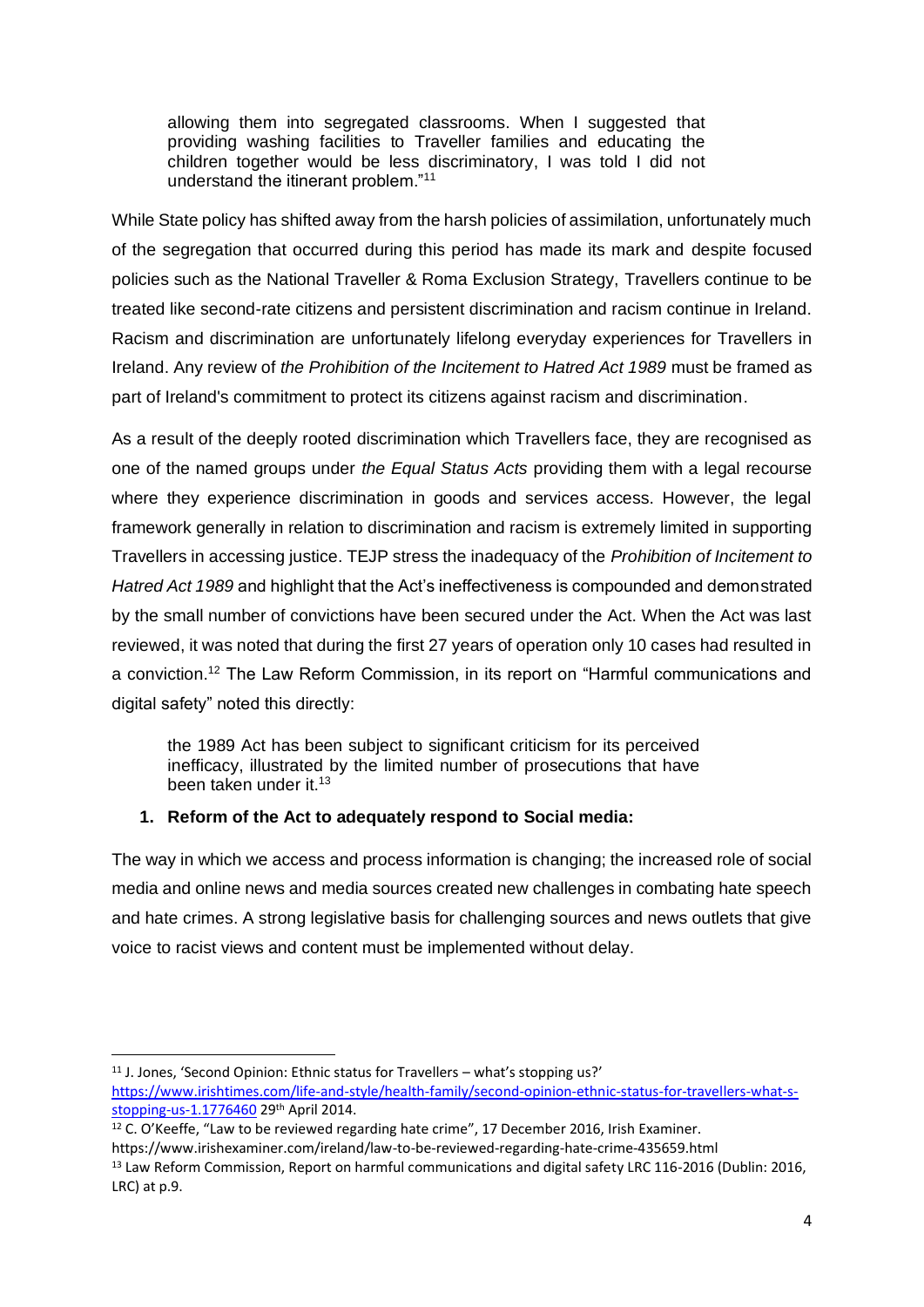Negative stereotyping of Travellers in the media (particularly broadcast chat shows) and also in social media, demonise and create a climate of hostility towards the community.<sup>14</sup> Online anti Traveller Hate speech in social media platforms is very common, with comments that describe Travellers as undeserving, 'uncivilised', thugs and criminals, dehumanised, compared to animals, and even advocating murder and violence or the eradication of all Travellers.<sup>15</sup> The word "knacker" which is a racialised highly-offensive insult referring to the Traveller community is also common and remains widespread in use in Irish slang and language.

Many news outlets use social media feeds and profiles to disseminate their articles and frequently encourage active engagement in order to spread their reach on such social media platforms. Unfortunately, many news outlets will engage in clickbait tactics to attract readers. Social media pages of news outlets therefore play an important role in channelling racist, anti Traveller contents through the comment threads on their posts.<sup>16</sup> Un-moderated comments pages allow any news story related to the Traveller community to become a space for racist speech. For example, in Cork following a local radio show on accommodation needs to Traveller families comments such as:

- ➢ *"Inbreeding doesn't make you a race sweet heart (sic). Blacks are humans, knackers ain't."*
- ➢ *"Dirty smelly knackers."*
- ➢ *"Burn them out."*
- ➢ *"Just bring in a tank full of slurry and start spraying."*
- ➢ *"Send them to the shooting range. Good target practice for our boys in green."*
- ➢ *"A few litres of petrol and a match would sort them out."*

While under a recent local newspaper article on Cork Traveller Pride Celebrations, the first two comments were "*Traveller pride. Ha Ha. What have they got to be proud of?"* and a comment suggesting that Travellers are thieves and had stolen the items on display for Traveller pride.

Attempts to challenge such content highlights the weak and ineffective system currently in place. A complaint was made to a national newspaper in 2019 about social media comments

<sup>14</sup> J. Okely, "Recycled (mis) representations: Gypsies, Travellers or Roma treated as objects, rarely subjects." *People, Place & Policy Online* 8.1 (2014).

<sup>15</sup> E. Siapera, E. Moreo, & J. Zhou, *HateTrack: Tracking and Monitoring Racist Hate Speech Online*, (Dublin: 2018 IHREC &DCU) [https://ihrec.ie/app/uploads/2018/11/HateTrack-Tracking-and-Monitoring-Racist-Hate-](https://ihrec.ie/app/uploads/2018/11/HateTrack-Tracking-and-Monitoring-Racist-Hate-Speech-Online.pdf)[Speech-Online.pdf](https://ihrec.ie/app/uploads/2018/11/HateTrack-Tracking-and-Monitoring-Racist-Hate-Speech-Online.pdf) at 36.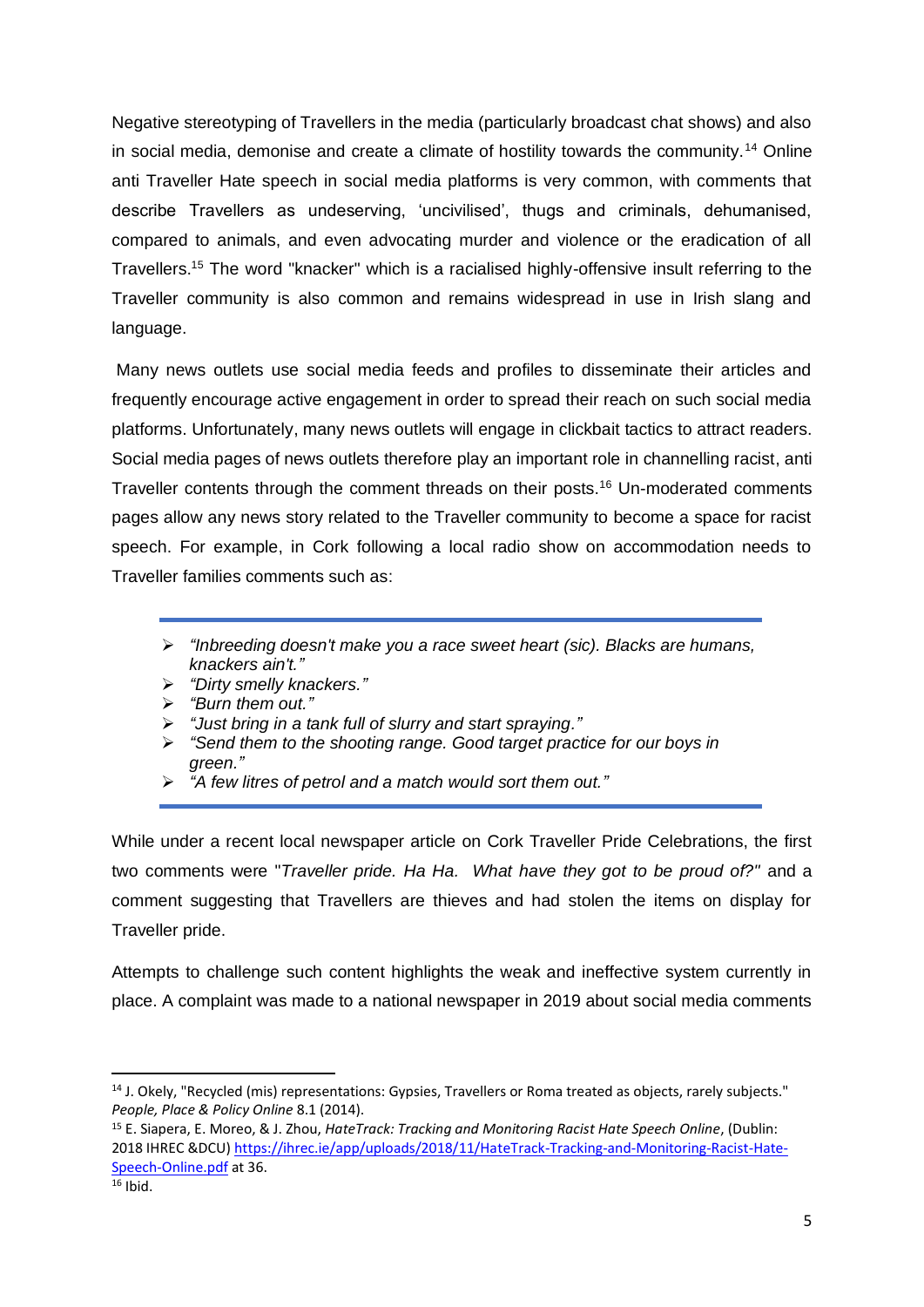posted onto the newspaper's Facebook page claiming that Traveller young people were criminals. However, CTWN was informed that the newspaper couldn't monitor its own posts:

"Comments posted under posts on any of our Facebook pages are not monitored or policed by [national newspaper] in any way - there is no legal, technical or physical means for us to do so, as the comments are posted to Facebook and not to [national newspaper]'s website."

The newspaper advised CTWN to report comments to Facebook's community standards page. Yet doing so is time consuming, not transparent and typically not effective; it is often met with a generic "the comment does not violate Facebook's community standards" response and places the onus for reporting such comments on the individual victims effectively removing any responsibility from the news outlet who provided the platform for such racist comments. This is compounded by the current system. The Press Ombudsman only deals with complaints about newspapers, magazines and some online news services, but not social media. Given the lack of regulation in this area, there is little incentive for news outlets to moderate their social media pages for hateful content as they are not required in law to do so and all comments boost their exposure online. Under the current system, it is down to victims of racism to patrol and report hate speech on social media. Attempts to call out hate speech on social media comments page typically lead to further abuse and racism. This must change.

The TEJP note that the onus for preventing racist content and providing those with racist views a platform lies with Editors of news and media. While the TEJP recognises the vital role which freedom of expression play in a modern Ireland, such rights cannot be used to justify racist content and hate speech. TEJP therefore urges the State to encourage the media industry to commit to a review of professional codes of conduct and to ensure that all content is not racist or may encourage or feed into racist rhetoric. TEJP echoes IHREC's position that codes of conduct and ethics must be updated to reflect Ireland's human rights obligations.<sup>17</sup> However, we also recommend that Editors take part in racism awareness training to further solidify the role of the press in preventing racism and the dissemination of racist views.

### **2. Response to 'Issue 2: Use of the term "hatred" in the Act Under the 1989 Act:'**

In order to be an offence under the 1989 Act, the words or material complained of must be intended or likely to stir up "hatred" against one of the protected list of groups. The 1989 Act criminalises certain behaviour and expression that is likely or intended to 'stir-up' hatred against a group of persons. Direct abuse levelled at an individual on the grounds of a protected characteristic is not necessarily prohibited under the 1989 Act, in the absence of a wider intention, or likelihood, to stir-up hatred. This is a high threshold which has been problematic

<sup>17</sup> E. Logan, IHREC CERD UN Submission October 2019.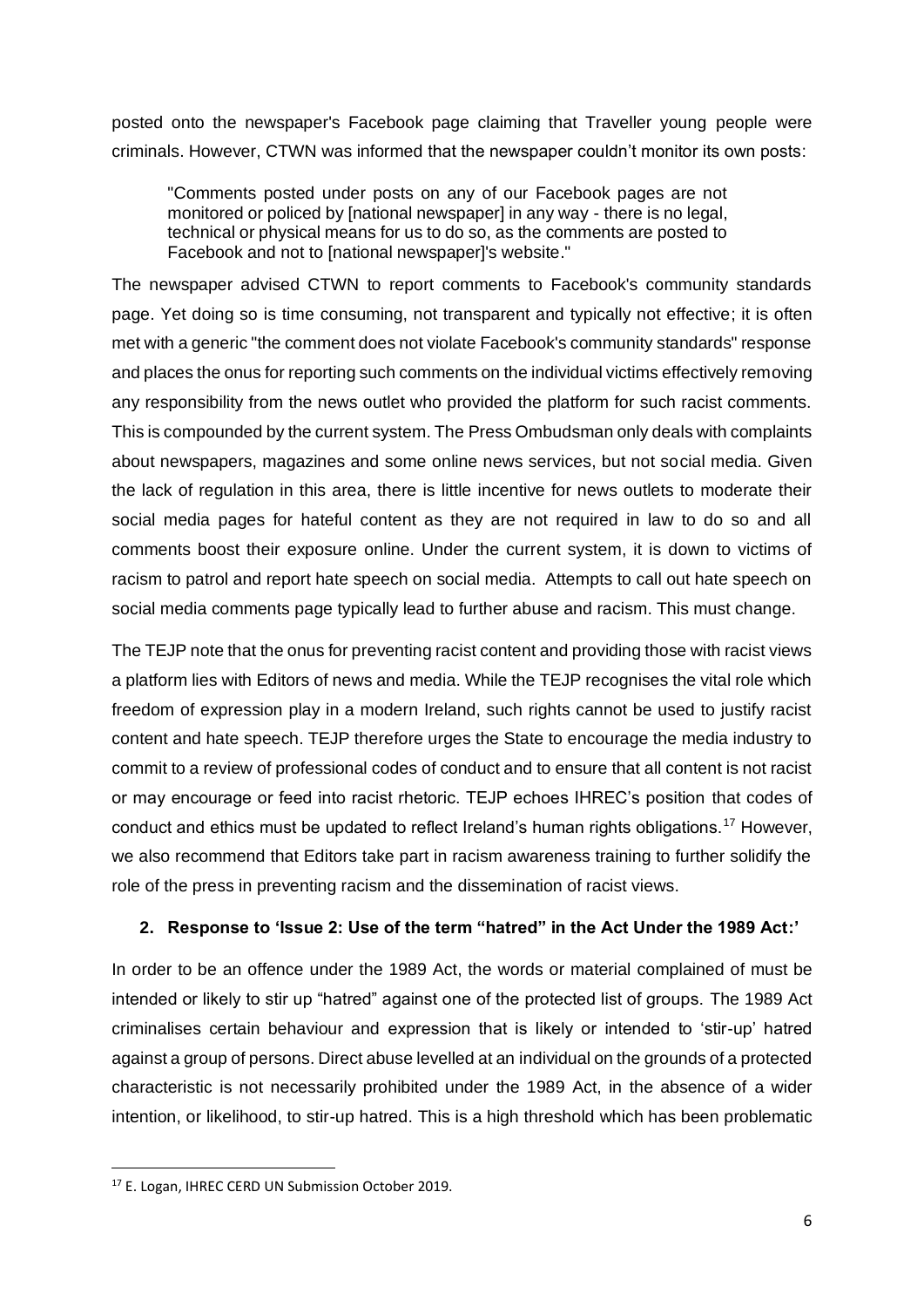in securing convictions under the Act. While this requirement is largely considered to be necessary to ensure that the Act is only applied to hateful behaviour that is *sufficiently severe* to reach the threshold for criminal prosecution, the TEJP notes that in light of growing levels of overt racism in Ireland that the Act must be more proactive. In particular, the term "hatred" is not defined and has its ordinary meaning, which has proven difficult in securing prosecutions. It is essential that a term such as this be defined in law

As aforementioned and as the Department has recognised, prosecutions under the 1989 Act have been relatively rare. However, this can arise both from a problem with the legislation itself as well as in relation to a failure of the authorities to effectively bring prosecutions and develop a workable system. The lack of litigation in itself limits the practical construction of the law.

The Department's review notes that it is considering whether the requirement to stir up hatred should be replaced by another term (hostility or prejudice, for example). The TEJP notes that 'hatred' as defined by the Act is clearly too loose a term and reform is necessitated. The TEJP recommends that this be amended to 'prejudice or discrimination' which allows for clearer scope and application and would bring Ireland in line with both European and International consensus on what constitutes incitement to hatred. The Council of Europe Recommendation (97)20 defines hate speech as "covering all forms of expression which spread, incite, promote or justify racial hatred, xenophobia, anti-Semitism or other forms of hatred based on intolerance, including: intolerance expressed by aggressive nationalism and ethnocentrism, discrimination and hostility against minorities, migrants and people of immigrant origin."<sup>18</sup>

The Article 19 Policy Paper on implementing those international obligations which prohibit all advocacy that constitutes incitement to discrimination, hostility or violence ("incitement" or "incitement to hatred"), as mandated by Article 20(2) of the International Covenant on Civil and Political Rights ("ICCPR"), recommends that instead of 'incitement to hatred' that an optimal definition could be that there is 'incitement to discrimination, hostility or violence.'<sup>19</sup>

The TEJP would disagree with the Department that the wording of the 1989 Act is broad enough to cover incitement via modern technologies and online behaviour: 'the definitions of

<sup>18</sup> Council of Europe RECOMMENDATION No. R (97) 20 OF THE COMMITTEE OF MINISTERS TO MEMBER STATES ON "HATE SPEECH" (Adopted by the Committee of Ministers on 30 October 1997 at the 607th meeting of the Ministers' Deputies)

[https://rm.coe.int/CoERMPublicCommonSearchServices/DisplayDCTMContent?documentId=0900001680505d](https://rm.coe.int/CoERMPublicCommonSearchServices/DisplayDCTMContent?documentId=0900001680505d5b) [5b](https://rm.coe.int/CoERMPublicCommonSearchServices/DisplayDCTMContent?documentId=0900001680505d5b)

<sup>&</sup>lt;sup>19</sup> Article 19 Policy Paper Prohibiting incitement to discrimination, hostility or violence Policy Brief December 2012, [https://www.article19.org/data/files/medialibrary/3548/ARTICLE-19-policy-on-prohibition-to](https://www.article19.org/data/files/medialibrary/3548/ARTICLE-19-policy-on-prohibition-to-incitement.pdf)[incitement.pdf](https://www.article19.org/data/files/medialibrary/3548/ARTICLE-19-policy-on-prohibition-to-incitement.pdf)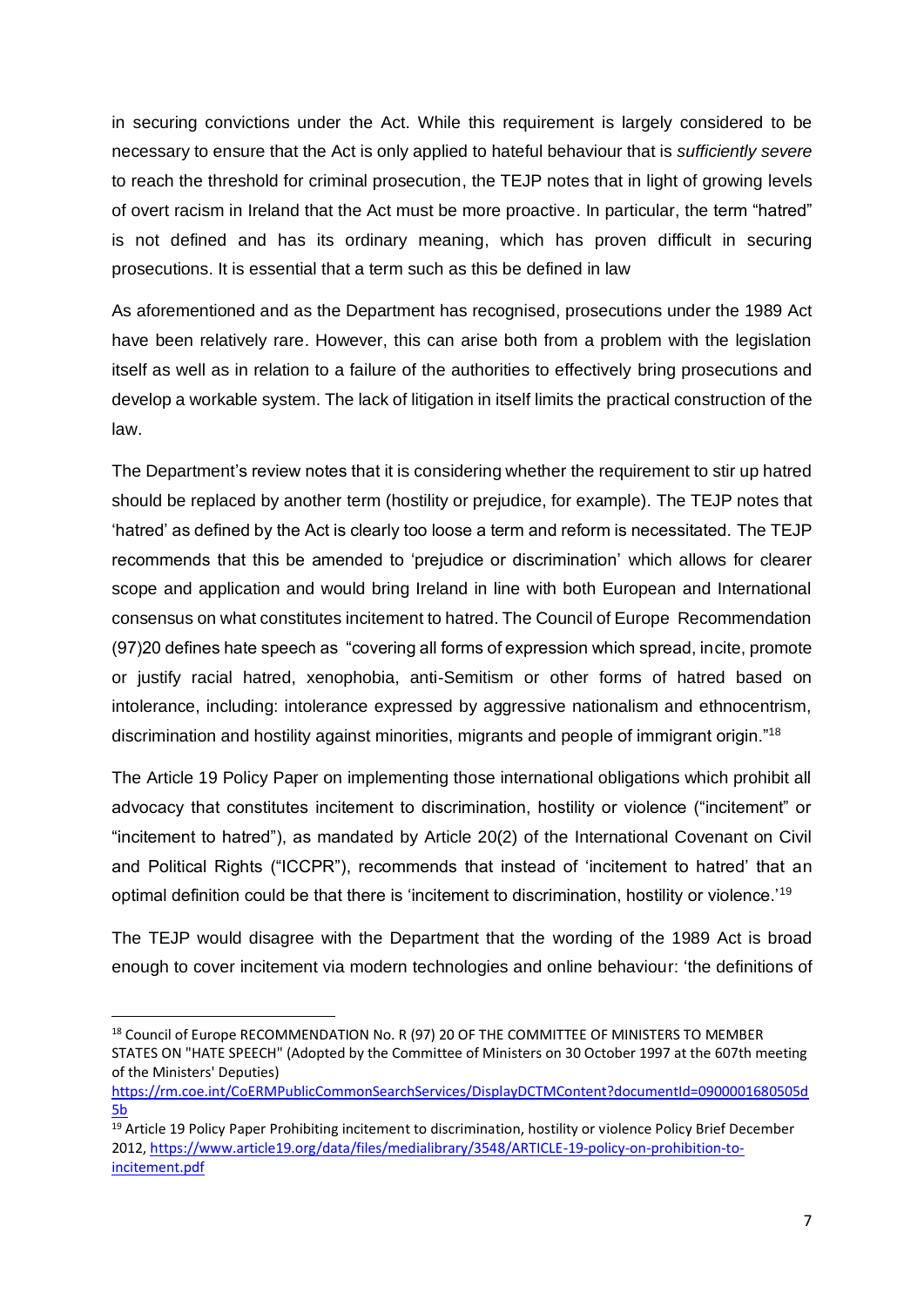"broadcast", "publish", "recording" and "distribute" in the Act are wide enough to cover online broadcasting, publication and social media discourse.' We would propose that inclusion of more explicit terms pertaining to online and social media content would result in more successful prosecutions under the Act. This is important as the majority of incidents of racist expression occur online.

The TEJP, in recognising the damage and hurt that is caused by online 'trolling' and racist abuse of Travellers through social media such as Twitter, Facebook and other online social media applications, recommends that significant reform to the policy and regulatory environment is urgently carried out to address the current deficiencies in the policing of such platforms. The TEJP notes the long delay in reform to this area is compounded by the strong position which Ireland occupies as a country which is currently the base for major social media and technological giants such as Facebook, Google, Apple and Yahoo. Ireland is therefore well placed to significantly push for change and reform amid the oversight and supervision and removal of racist material from social media and other online platforms.

The TEJP also recommends that the Broadcasting Authority of Ireland (BAI), The Press Council of Ireland and Office of the Press Ombudsman are trained in adequately responding to racist content. These bodies are well placed to take a lead as statutory appointed supervision bodies for the press (print and online) in Ireland. The TEJP notes that a recent communication to the BAI about offensive comments on the Journal.ie by CTWN was unsuccessful as the BAI noted that it could not control online comments. The TEJP disagrees however and would highlight that comments are often disabled on the Journal.ie when the article contains sensitive information or ongoing trials – the TEJP would recommend that policy both within the BAI and its members be reformed to ensure that comments are disabled on news stories which may encourage negative engagement from commenters regarding the Traveller Community. While the Journal.ie and other engagement-based sites thrive upon active reader input/comments – they must recognise the platform that allowing a comment space provides. While the Journal.ie comments section includes the following statement 'This is YOUR comments community. Stay civil, stay constructive, stay on topic. Please familiarise yourself with our comments policy [here](https://www.thejournal.ie/comments-policy/#_blank) before taking part.' TEJP notes that this is clearly insufficient to prevent prejudice comments and racist comments.

An example of this can be seen in a recent article about the poor conditions on a halting site: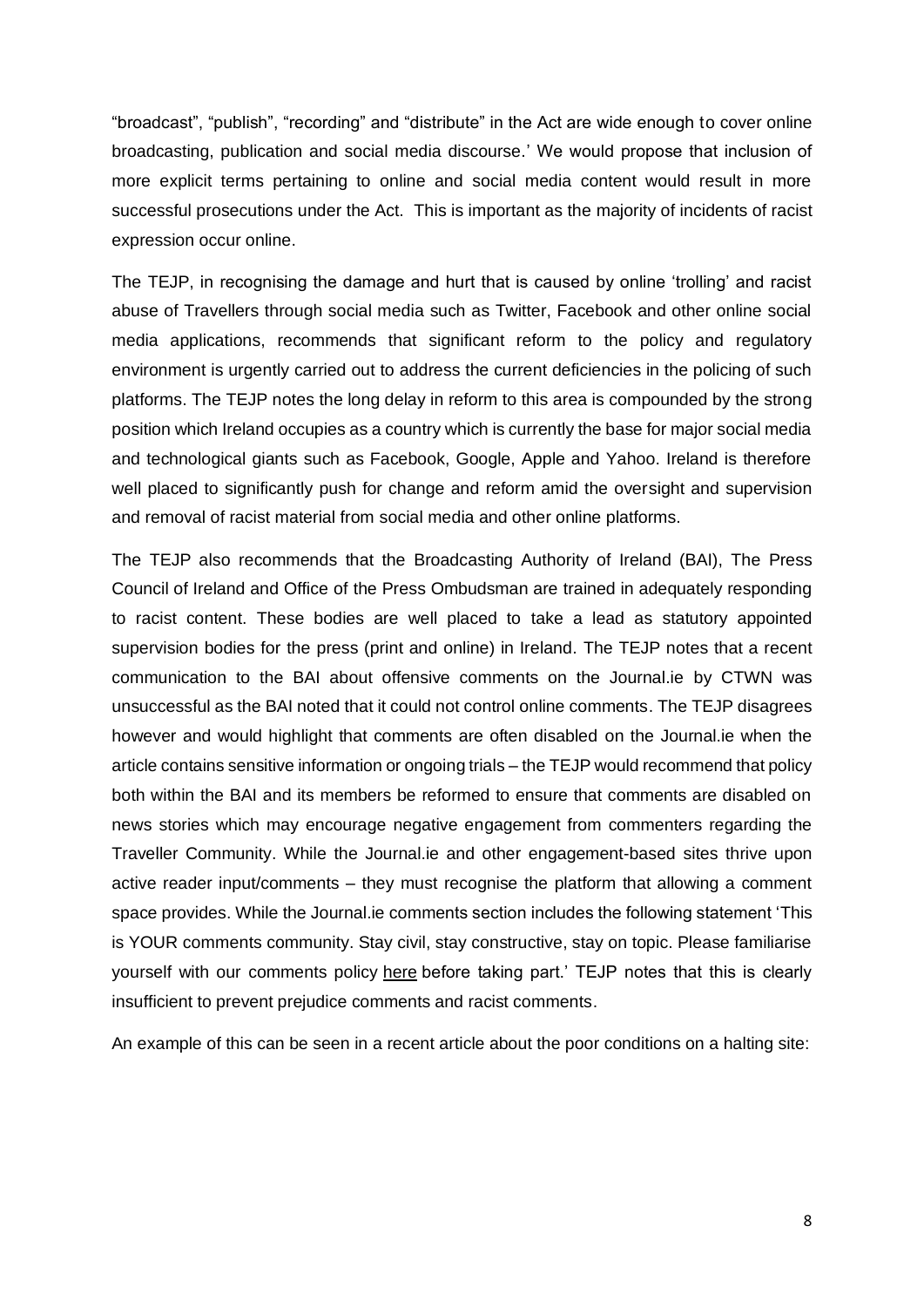

The following example was taken from an article about Peter Casey, and his campaign support surge as a result of his comments about Travellers:<sup>20</sup>



While the Journal.ie and other such comment based online news outlets do apparently remove threats of violence, offensive wording and hate speech, the TEJP believes that they also have a duty to supervise comments and remove those that may cause offence or stir up hatred based on protected characteristics such as membership of the Traveller Community. This duty stems from Principle Eight of the Press Council of Ireland's Code of Practice which prohibits the publication of material intended or likely to cause grave offence or stir up hatred based on protected characteristics.<sup>21</sup>

<sup>20</sup> <https://www.thejournal.ie/peter-casey-4308991-Oct2018/>

<sup>21</sup> <http://www.presscouncil.ie/code-of-practice>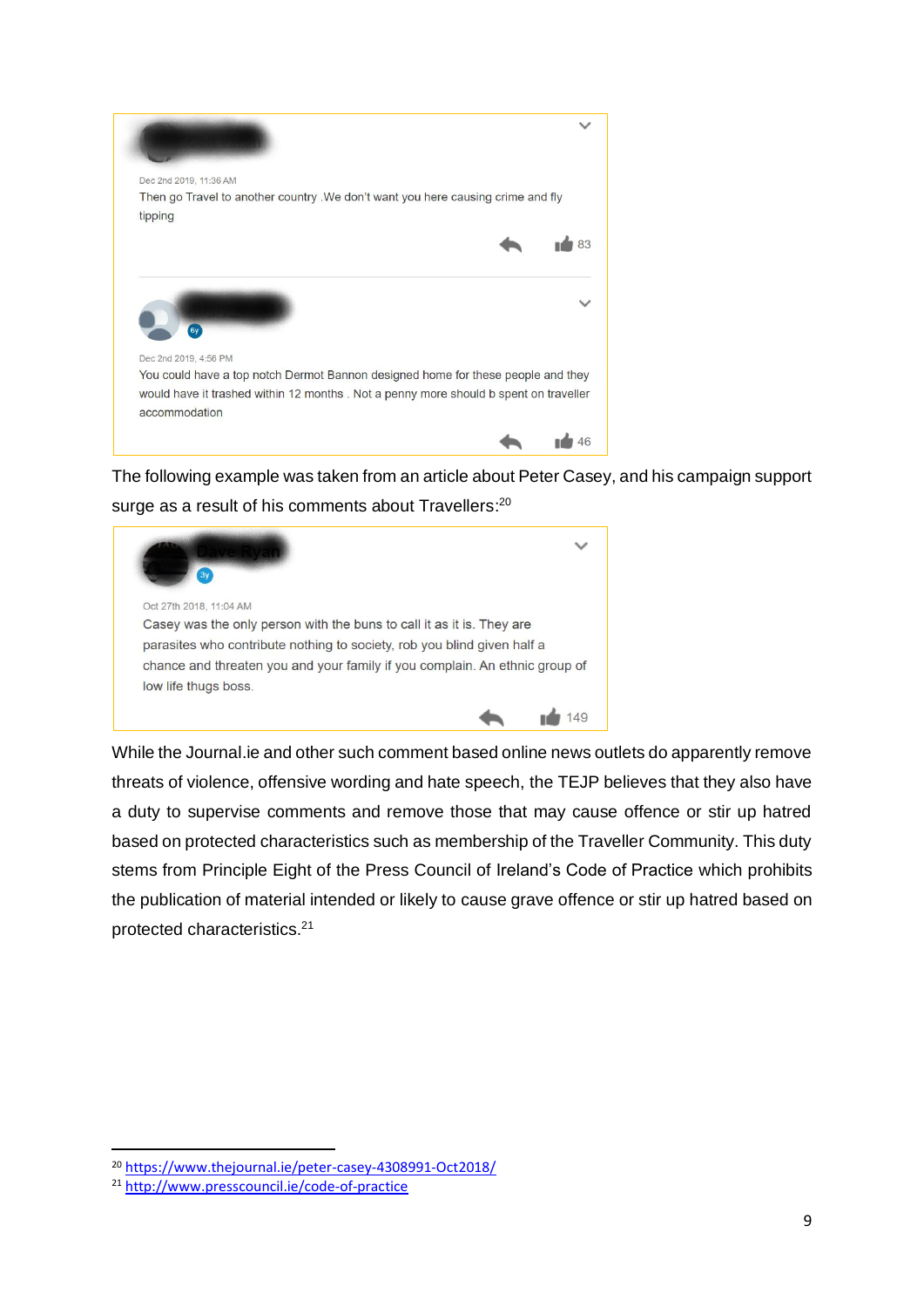Furthermore, local radio stations are a distinct cause for concern for the TEJP as the coverage of Travellers on local radio chat shows, which aim to excite the public about topics to boost listenership, often stirs up and provides a platform for racist abuse of Travellers. For example, a Cork radio station ran a chat feature in 2018 responding to a letter they claimed to have received. The social media post that promoted and encouraged callers to phone in was framed as follows:

#### Headline: "THE NORTHSIDE IS RUINED":

From the article: "*I am sending this email as a distraught northsider who is sick of seeing the northside being ruined every day by travellers... now just wait for the bleeding hearts, the ethnic minority and the 'its our culture' campaigners to start...*"

This type of reporting aims to whip the public debate relating to Travellers into a type of moral panic and the unchecked complaints made against Travellers can cause serious hurt and harm to the community. Comments made by the public on these shows are generally not fact checked and the radio stations when challenged on their role in such prejudice and racist dissemination, state that they are not responsible for comments made on a public platform. The impact however is often huge particularly when these shows are aired on popular local radio shows in Cork, which are generally playing in local shops, garages, taxis and hairdresser. CTWN are typically inundated with phone calls from distressed Travellers, talking about the hurt and shame of being stereotyped and rejected in a community that they have lived in for all their lives when these shows are broadcast. Travellers talk about the embarrassment and hurt having to use local services, sometimes accompanied by their young children, while radio chat shows that encourage members of the public to phone in and air their gripes and suspicions against Travellers are being broadcasted in the background. TEJP asserts that radio coverage like this effectively normalises racist hate speech, that promotes prejudice against Travellers.

In a case reported to CTWN, a young Traveller woman reported having started her first job as a trainee hairdresser. The woman had not mentioned her identity as a Traveller to her colleagues. While she was washing a client's hair, a local radio station featured a negative story about Travellers and invited callers to comment, some of whom compared Travellers to animals. The young woman was expected to continue washing the client's hair and have friendly conversation with the client on the topic "why Travellers are no better than animals and should be run out of town". The other staff present all agreed. The Traveller woman reported to CTWN that she suffered anger, shame and terrible stress. She still has not revealed her identity to her colleagues and lives in fear of being exposed.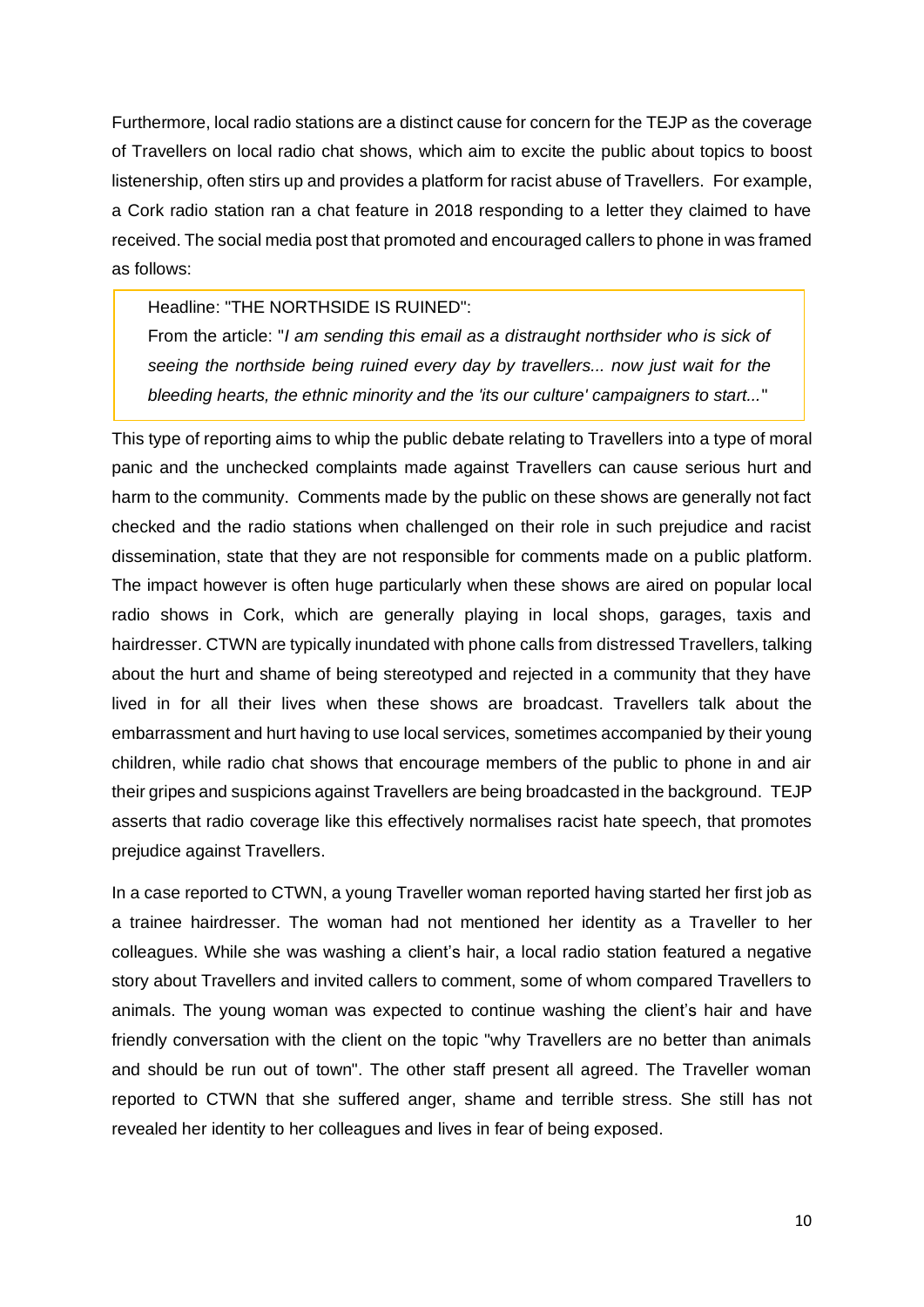Traveller parents report to CTWN that they fear for the mental health of their young people and the prevalence of negative stereotyping on line - especially on the social media pages of local news outlets - is affecting this:

"Its the feeling that they can say anything they want about us, event threaten our community with violence on line and there is nothing we can do about it. What is that saying to our children about what society thinks of us?"

There is a strong sense that hate speech in the media and on line, creates shame which leads some younger Travellers to feel they have to hide their identity in school and in work. Young people who are so connected to social media are left with a very negative impression of not being valued as part of society and parents fear that they may be more affected by this than adults, creating internalised oppression.

Therefore, while the TEJP is aware of the vital and fundamental part which the media play in Irish society, the application of Article 10 to instances of reporting on racism, xenophobia, anti-Semitism or other forms of intolerance is fully protected by the limitations integral to Article 10, paragraph 1; TEJP recommends that a greater onus for ensuring that content does not enable or promote a racist view, or stir up hatred based on protected characteristic must fall to the Editorial team's and their decision making process first and foremost. TEJP further recommends that TCAT training and anti-racism training be mandatory for editors of media outlets to avoid publication of content which is prejudicial or discriminatory or may incite or provide a platform for hate speech or racist comments. Where such content is published, there must be stronger sanctions created within the industry's supervisory bodies to adequately act as a deterrent from those who may choose to publish such material in pursuit of 'clickbait'. The TEJP also recommends the implementation of legislation which provides for prosecutions under incitement to hatred online in a more effective and applicable manner.

## **3. Response to 'Issue 4: Proving intent or likelihood to stir up hatred.'**

A critical element of all of the offences in the 1989 Act is the requirement to prove that the action was intended or likely to stir up hatred. The most high-profile Traveller related prosecution highlights the difficulty around this. The so-called *Traveller Facebook case*, in which offensive material relating to the Traveller community was posted on Facebook, was dismissed in the District Court in 2011 on the basis that there was a reasonable doubt that there had been intent to incite hatred against the Traveller community.<sup>22</sup> The court was persuaded by the limited engagement of the accused in the posting process – he had posted on the relevant site once, and shared it with three people. However, this case illustrates the

<sup>22</sup> LRC report p.116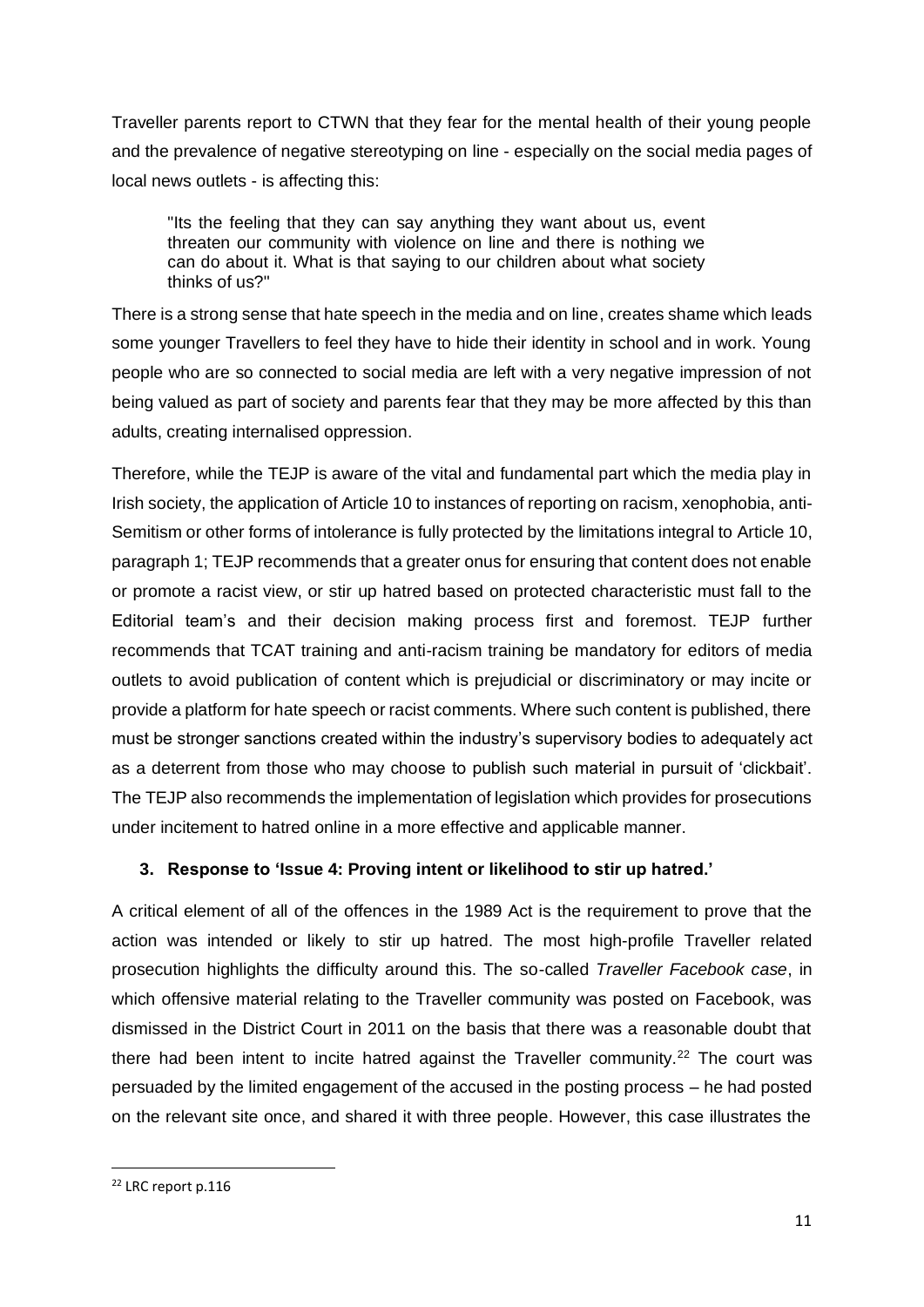inadequacy of this provision in relation to social media platforms. A single post can reach a significant number of people and be shared and reshared with additional racist elements. In cases such as this, prosecutions are unsuccessful regardless of the actual effect of the action.

The TEJP recommends that the law in this area should be revised as part of a wider reform of hate crime which produces an effective hate crime/speech regime. The use of hate speech creates a climate in which racism, including racist violence and discrimination, are perpetuated against ethnic groups. Both online speech and media speech, protected as a right under both the constitution and the ECHR (Article 10), must be carried out in a way that respects other rights. It is not absolute; restrictions are therefore permissible and should be clearly legislated for to ensure an appropriate legal environment for both speech which is both free and free from hatred.

The ECtHR has made it clear that while speech is protected under Article 10, including speech that may "offend, shock or disturb" certain groups, $23$  that does not mean that hate speech is permissible. In *Feret v Belgium<sup>24</sup>* the European Court of Human Rights (ECtHR) dismissed a complaint brought against Belgium by the chairman of the Front National political party that his right to free expression had been violated following his conviction for publicly inciting hatred. The leaflets distributed by the complainant as part of an election campaign had represented immigrant communities as being criminally minded and exploiting the welfare system in Belgium. While the court noted that elected representatives should have the right to free expression that did not allow them to use their speech to promote intolerance. The case should remind Parties to the ECHR that there is a public responsibility to prosecute those who use speech to further intolerance, and that the right to free expression is to be balanced against wider public interests.

Ireland is under a clear obligation to reform its hate speech legislative framework, given that in its 2014 report on the implementation of the Framework Decision on combating certain forms and expressions of racism and xenophobia by means of criminal law, the EU Commission highlighted that online hate speech in particular was a highly prevalent mechanism through which racist and xenophobic attitudes were disseminated. They noted that Member States should have a means to intervene in such cases, $25$  yet the current legislative framework is clearly inadequate to meet this requirement. Overall, we agree with Schweppe and Haynes when they say that

<sup>23</sup> *Handyside v United Kingdom* (1976) 1 EHRR 737 at para 49.

<sup>24</sup> (2009) (App No. 15615/07)

<sup>&</sup>lt;sup>25</sup> Commission to the European Parliament and Council, Report on the implementation of Council Framework Decision 2008/913/JHA on combating certain forms and expressions of racism and xenophobia by means of criminal law (January 2014) at p.8.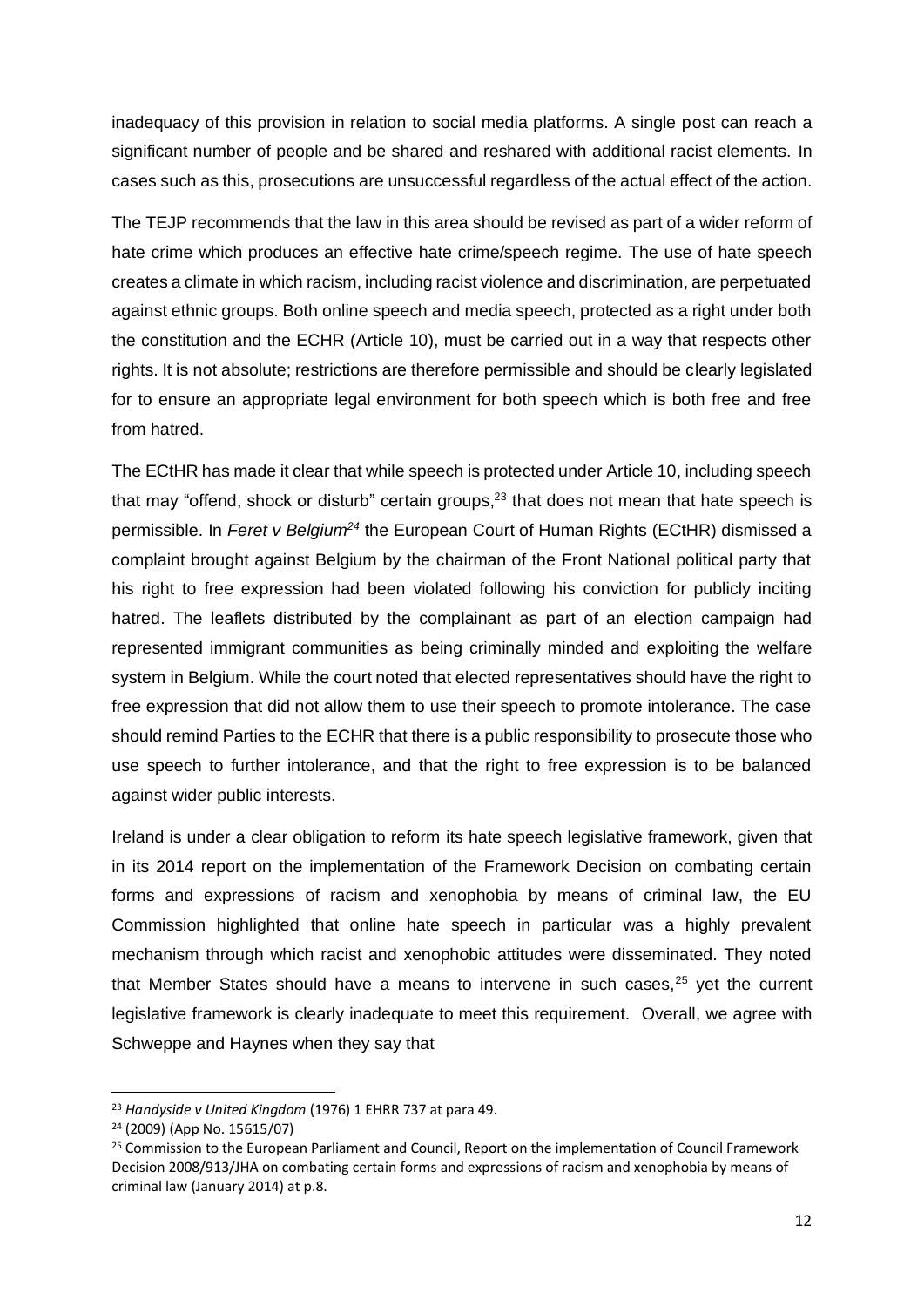While the 1989 Act criminalises incitement to hatred, it is a hate speech provision and purposefully narrow in its scope and thus not suited to addressing the daily criminal manifestations of bias faced by people in Ireland.<sup>26</sup>

## **4. Responding to Racist Political Discourse and Institutional Racism:**

At the recent Convention on the Elimination of Racial Discrimination (CERD) Hearing in Geneva, the Irish State accepted that in addition to any new anti-racism legislation planned it should include specific diversity training for the Gardai and the judiciary. The TEJP welcomes this acceptance and the implicit recognition that state institutions need to respond to racism. As Pavee Point highlighted at the 2019 CERD hearings

There are serious concerns around ethnic profiling of Travellers and Roma by the police (an Garda Síochána), but no legislation to prohibit it …. In 2019, the European Commission against Racism and Intolerance (ECRI) raised concerns about ethnic profiling of Roma by the police, and urged the State to clearly define and prohibit it with legislative measures.<sup>27</sup>

The TEJP stresses that in Cork particularly, many Travellers have had adverse experiences with members of the Gardaí and judiciary where derogatory language is used without a means of challenging this. We are therefore highly cautious of how such training would be developed and stress that Traveller Representatives must be involved in the drafting and creation of such training to ensure that it is not a 'box-ticking' exercise. Such training could be modelled on the highly successful Traveller Cultural Awareness Training offered to those working with Travellers within the HSE. Furthermore, the TEJP stress that any proposed training for the Judiciary and Gardaí should be mandatory and continuously monitored to ensure that it is effective.

In addition, it is vital that the proposed reforms to the legislation ensure that use of prejudice and racism within political campaigns must be adequately responded to and challenged to prevent candidates running on campaigns of hatred. The increased visibility of campaigning which channels racist and xenophobic ideas and materials, particularly prevalent since the 2018 Presidential campaign, highlights the growing importance of this. Where racist speech becomes normalised and mainstreamed it can lead to increasing hate crimes including actions that go beyond discriminatory practice.

<sup>26</sup> J. Schweppe, & A. Haynes, *Lifecycle of a hate crime: Information for prosecutors* (Dublin: 2017, ICCL) [https://www.iccl.ie/wp-content/uploads/2018/04/Life-Cycle-of-a-Hate-Crime-Information-for-Prosecutors-](https://www.iccl.ie/wp-content/uploads/2018/04/Life-Cycle-of-a-Hate-Crime-Information-for-Prosecutors-Ireland-English.pdf)[Ireland-English.pdf](https://www.iccl.ie/wp-content/uploads/2018/04/Life-Cycle-of-a-Hate-Crime-Information-for-Prosecutors-Ireland-English.pdf)

 $27$  Pavee Point, Submission to CERD, December 2019 [https://www.paveepoint.ie/wp](https://www.paveepoint.ie/wp-content/uploads/2019/11/Pavee-Point-Alternative-Report-to-CERD-Committee-01112019.pdf)[content/uploads/2019/11/Pavee-Point-Alternative-Report-to-CERD-Committee-01112019.pdf](https://www.paveepoint.ie/wp-content/uploads/2019/11/Pavee-Point-Alternative-Report-to-CERD-Committee-01112019.pdf)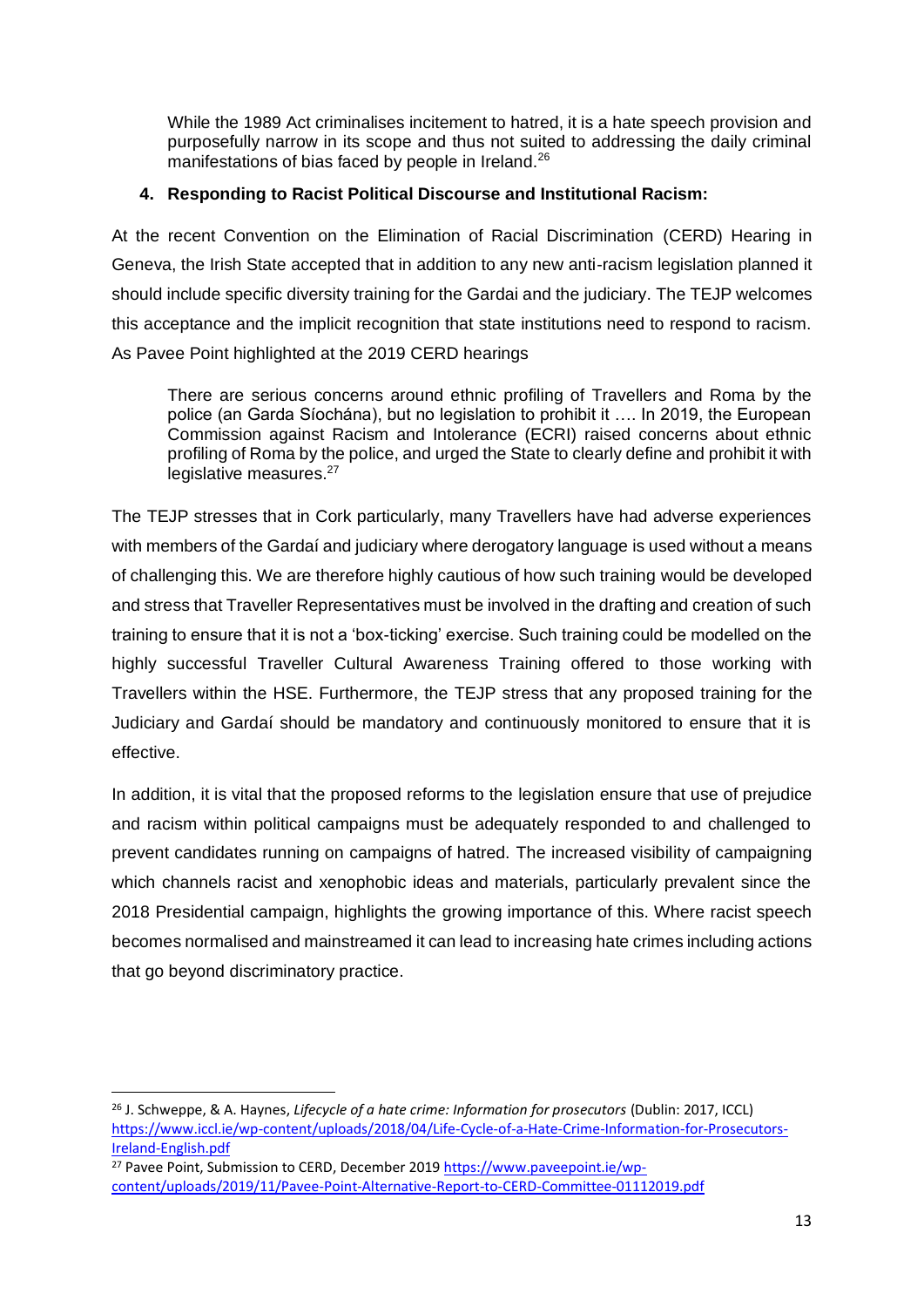## **5. Conclusion**

The TEJP proposes, in line with recommendations made from IHREC to the UN CERD hearing in 2019, that reform of the Act is needed to ensure that legislation for hate speech not just be of a criminal nature but should also include 'other policy and regulatory measures to encourage non-discriminatory discourse, to educate the public on the harm of hate speech and to ensure that its extent and impact are adequately tracked.' <sup>28</sup> The Article 19 Policy Paper notes that:

Only in the most serious cases, when the authorities conclude that the particular incitement reached the highest level of severity, should criminal sanctions be imposed; criminal law should not be the default response to instances of incitement if less severe sanctions would achieve the same effect.<sup>29</sup>

Furthermore, the Council of Europe (Rec No. R (97) 20 recommends that State's adopt a blended approach to combatting hate speech, drawing upon criminal, civil and administrative legal framework which 'enable administrative and judicial authorities to reconcile in each case respect for freedom of expression with respect for human dignity and the protection of the reputation or the rights of others'.<sup>30</sup> They note that such a system would 'enhance the possibilities of combating hate speech through civil law, for example by allowing interested non-governmental organisations to bring civil law actions, providing for compensation for victims of hate speech and providing for the possibility of court orders allowing victims a right of reply or ordering retraction'.<sup>31</sup> The TEJP agrees with the need for a legal framework composed of civil, criminal and administrative provisions.

In deciding what form such reform could take, the TEJP submits that the ECRI's *Report on Ireland (Fifth Monitoring Cycle) <sup>32</sup>* may be informative. The ECRI suggest that new offences could be created such as:

public incitement to violence and to discrimination and defamation'; the public expression, with a racist aim, of an ideology that claims the superiority of, or which depreciates or denigrates, a group of persons on grounds of their race; the public denial, trivialisation, justification, or condoning of crimes of genocide, crimes against

<sup>&</sup>lt;sup>28</sup> IHREC Submission to UN CERD, October 2019 – full report available at:

[https://www.ihrec.ie/app/uploads/2019/11/IHREC\\_CERD\\_UN\\_Submission\\_Oct\\_19.pdf](https://www.ihrec.ie/app/uploads/2019/11/IHREC_CERD_UN_Submission_Oct_19.pdf)

<sup>&</sup>lt;sup>29</sup> Article 19 Policy Paper Prohibiting incitement to discrimination, hostility or violence Policy Brief December 2012, [https://www.article19.org/data/files/medialibrary/3548/ARTICLE-19-policy-on-prohibition-to](https://www.article19.org/data/files/medialibrary/3548/ARTICLE-19-policy-on-prohibition-to-incitement.pdf)[incitement.pdf](https://www.article19.org/data/files/medialibrary/3548/ARTICLE-19-policy-on-prohibition-to-incitement.pdf)

<sup>&</sup>lt;sup>30</sup> Council of Europe RECOMMENDATION No. R (97) 20 OF THE COMMITTEE OF MINISTERS TO MEMBER STATES ON "HATE SPEECH" (Adopted by the Committee of Ministers on 30 October 1997 at the 607th meeting of the Ministers' Deputies), Principle 2,

[https://rm.coe.int/CoERMPublicCommonSearchServices/DisplayDCTMContent?documentId=0900001680505d](https://rm.coe.int/CoERMPublicCommonSearchServices/DisplayDCTMContent?documentId=0900001680505d5b)  $5<sub>b</sub>$ 

 $31$  Ibid.

<sup>&</sup>lt;sup>32</sup> European Commission Against Racism and Intolerance, ECRI Report on Ireland (fifth monitoring cycle), CRI(2019)18[, https://rm.coe.int/fifth-report-on-ireland/168094c575](https://rm.coe.int/fifth-report-on-ireland/168094c575)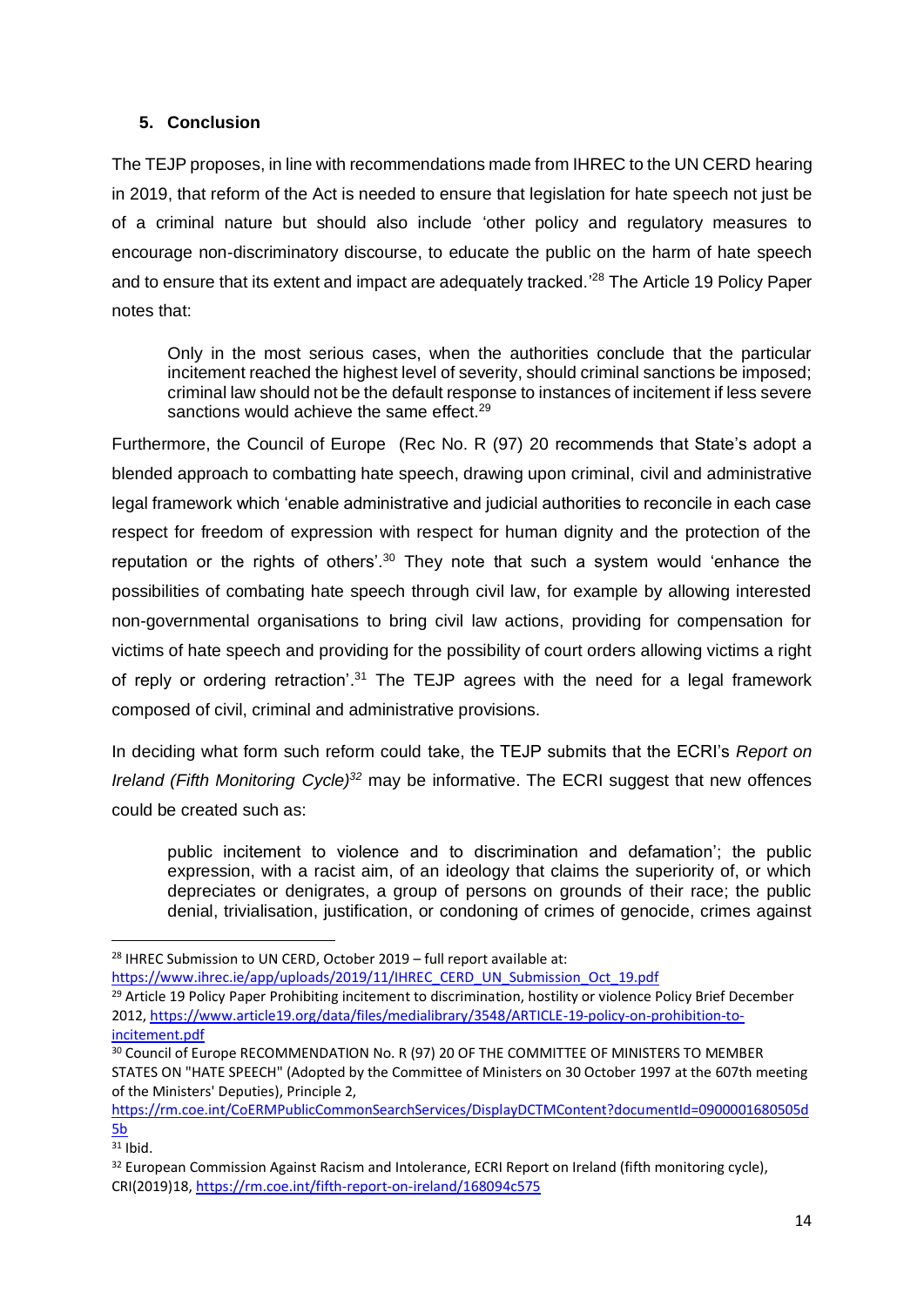humanity, or war crimes; the creation or leadership of a group that promotes racism, support for such a group and participation in its activities; and racial discrimination in the exercise of one's public office or (private) occupation.<sup>33</sup>

The creation of such offences under reform of the 1989 Act and the creation of Hate Crime legislation would, it is submitted, be in line with both European consensus and would prevent and deter those who may seek to profit from racism in populist campaigns such as Peter Casey from making such comments. The TEJP welcomes this review of the 1989 Act and encourages the State to take appropriate steps to combat hate speech on the basis of the principles laid down in this recommendation and to ensure that such steps form part of a comprehensive approach to hate speech and hate crime, creating the necessary responses to target the social, economic, political, cultural and other root causes of hate speech and racism in Ireland. The TEJP therefore supports the Department's position that specific legislation for hate crimes is necessary in Ireland.

## **Key Recommendations:**

A number of recommendations can be drawn from this submission, which the TEJP believes will both improve and strengthen responses to both hate speech and hate crime in Ireland:

- The TEJP notes that 'hatred' as defined by the Act is clearly too loose a term and should be amended to 'prejudice' which allows for clearer scope and application and would bring Ireland in line with both European and International consensus on what constitutes incitement to hatred.
- The TEJP notes that Travellers do not have faith in the current Act based on the Act's failure to respond to and prevent hate speech in the Irish public, media and digital media realms. Traveller groups must be included at all levels of the reform process to ensure that active Community engagement and to encourage faith in the proposed reforms.
- The TEJP recognises to complete failure of the current act to respond to hate speech online both on social media and media platforms. Reform of the act must address the serious issue of hate speech on line and is fit for purpose, including reference not only to traditional media forms, but to social media platforms.
- The TEJP notes the use of 'hot topics' as click bait on online news media publications. The TEJP considers that ultimately the responsibility for policing content which may encourage or allow a platform for racial abuse, hate speech and prejudiced comments,

<sup>33</sup> Ibid at p.11.